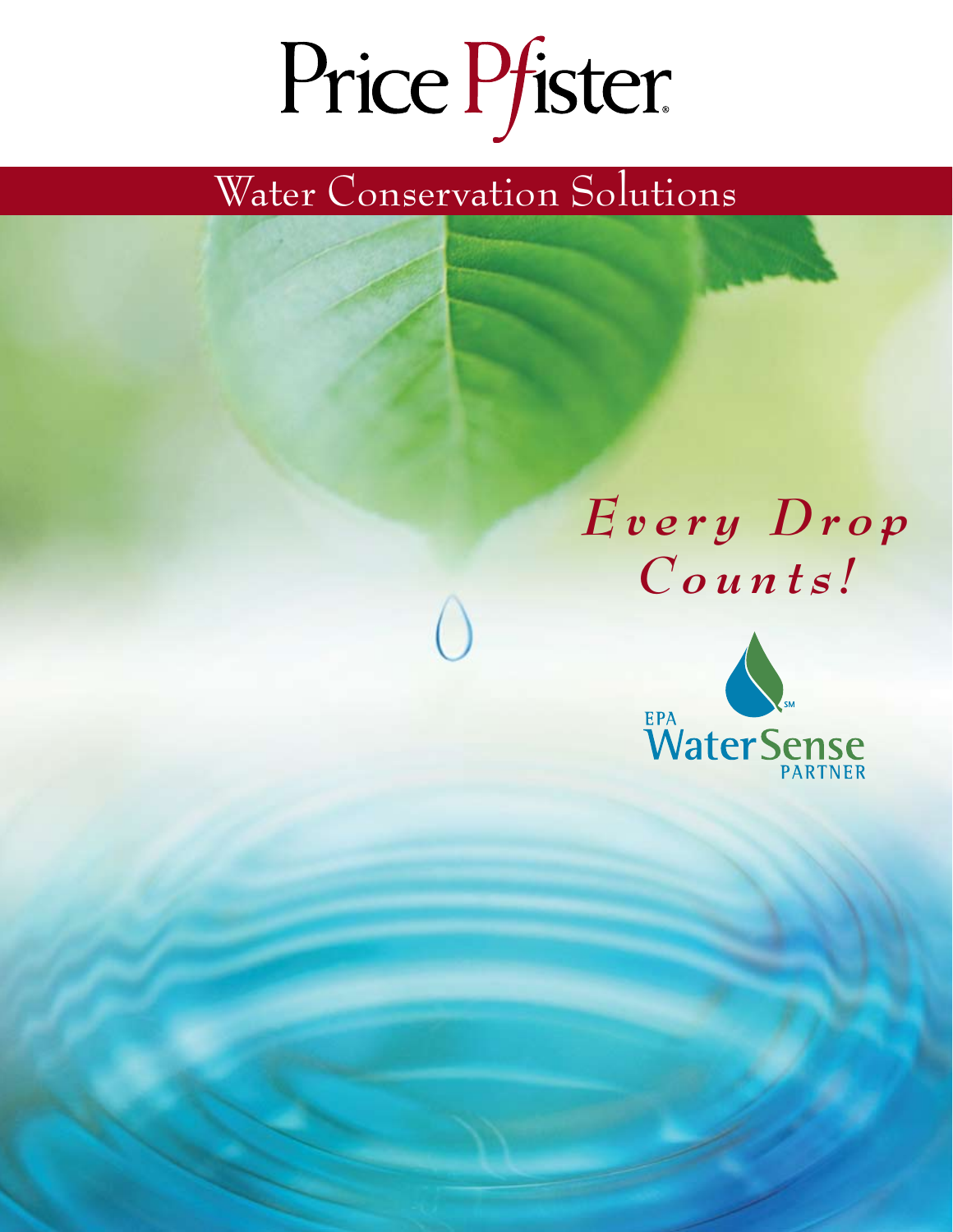#### **Average Indoor Residential Water Use**

|                | Toilet                 | 27%   |
|----------------|------------------------|-------|
| $\overline{2}$ | <b>Washing Machine</b> | 22%   |
| 3              | <b>Faucet</b>          | 17%   |
| $\overline{4}$ | Shower                 | 16%   |
| 5              | Leak                   | 13%   |
| 6              | <b>Other Domestic</b>  | 2%    |
| 7              | Bath                   | 2%    |
| 8              | Dishwasher             | $1\%$ |
|                | <b>TOTAL</b>           | 100%  |



#### **Easiest Ways to Save Water (Lowest Cost, Simple Installation)**

**Can Help Reduce Water Consumption by 30%**



#### **Eco-Pfriendly™ Aerator Performance Comparison**



## How is Water Used & How Can You Save?

#### **Eco-Pfriendly™ Aerators can help save households** *over 2,200 gallons per year*